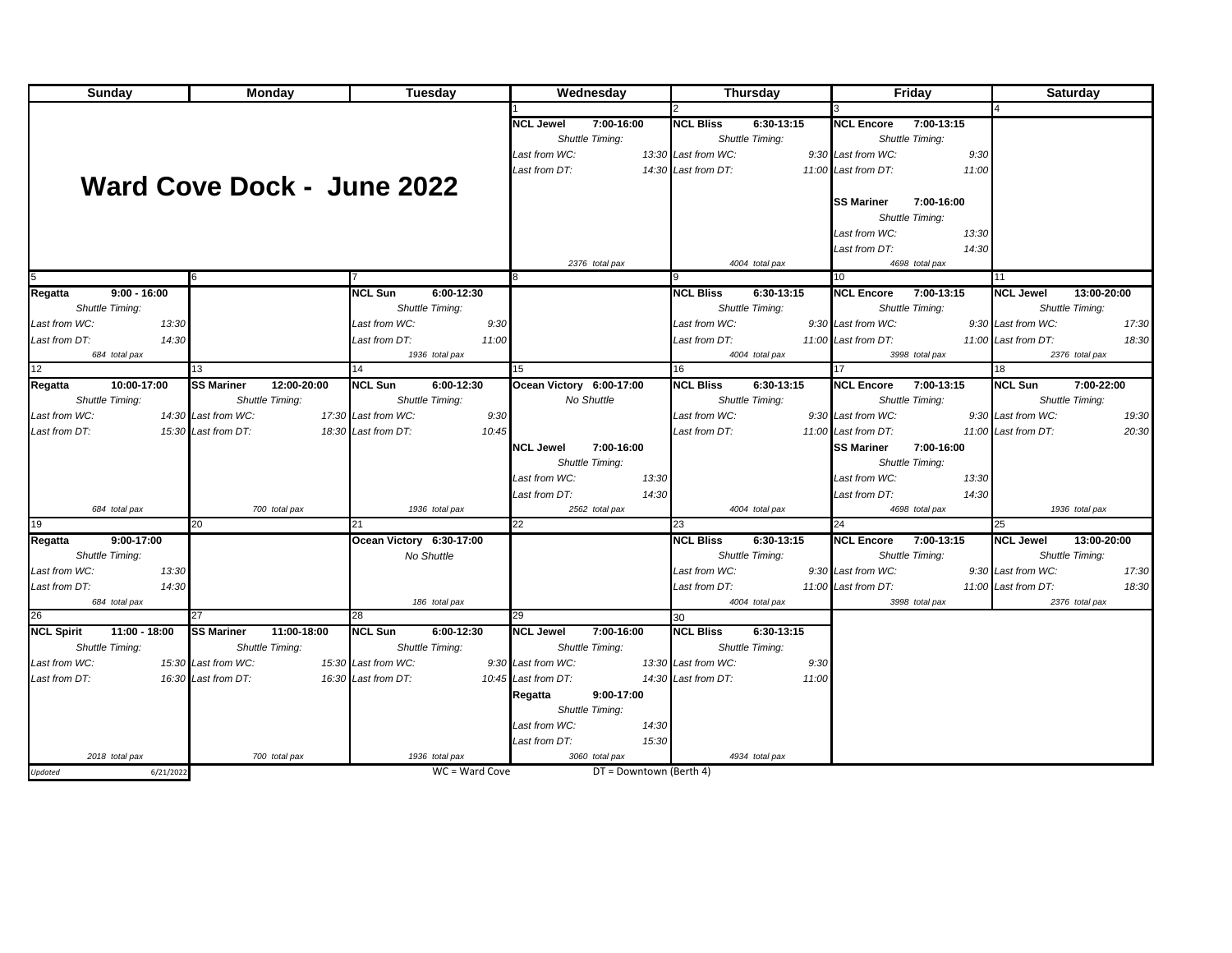| Sunday                    | <b>Monday</b>                    | Tuesday                        | Wednesday                      | <b>Thursday</b>                | <b>Friday</b>                   | <b>Saturday</b>                 |
|---------------------------|----------------------------------|--------------------------------|--------------------------------|--------------------------------|---------------------------------|---------------------------------|
|                           |                                  |                                |                                |                                |                                 |                                 |
|                           |                                  |                                |                                |                                | 7:00-13:15<br><b>NCL Encore</b> | <b>NCL Sun</b><br>7:00-22:00    |
|                           |                                  |                                |                                |                                | Shuttle Timing:                 | Shuttle Timing:                 |
|                           |                                  |                                |                                |                                | Last from WC:                   | 9:30 Last from WC:<br>19:30     |
|                           |                                  |                                |                                |                                | Last from DT:                   | 11:00 Last from DT:<br>20:30    |
|                           |                                  | <b>Ward Cove - July 2022</b>   |                                |                                | <b>SS Mariner</b><br>7:00-16:00 |                                 |
|                           |                                  |                                |                                |                                | Shuttle Timing:                 |                                 |
|                           |                                  |                                |                                |                                | Last from WC:<br>13:30          |                                 |
|                           |                                  |                                |                                |                                | Last from DT:<br>14:30          |                                 |
|                           |                                  |                                |                                |                                | 4698 total pax                  | 1936 total pax                  |
| 3                         |                                  |                                | 6                              |                                |                                 |                                 |
|                           | 6:00-13:00<br><b>NCL Spirit</b>  |                                | Ocean Victory 6:00-17:00       | <b>NCL Bliss</b><br>6:30-13:15 | <b>NCL Encore</b><br>7:00-13:15 | <b>NCL Jewel</b><br>13:00-20:00 |
|                           | Shuttle Timing:                  |                                | No Shuttle                     | Shuttle Timing:                | Shuttle Timing:                 | Shuttle Timing:                 |
|                           | Last from WC:<br>9:30            |                                |                                | Last from WC:                  | 9:30 Last from WC:              | 9:30 Last from WC:<br>17:30     |
|                           | Last from DT:<br>11:00           |                                |                                | Last from DT:                  | 11:00 Last from DT:             | 11:00 Last from DT:<br>18:30    |
|                           | 2018 total pax                   |                                | 186 total pax                  | 4004 total pax                 | 3998 total pax                  | 2376 total pax                  |
| 10                        | 11                               | 12                             | 13                             | 14                             | 15 <sup>15</sup>                | 16                              |
| Regatta<br>10:00-17:00    | 6:30-13:00<br><b>NCL Spirit</b>  | 6:00-12:30<br><b>NCL Sun</b>   | <b>NCL Jewel</b><br>7:00-16:00 | 6:30-13:15<br><b>NCL Bliss</b> | <b>NCL Encore 7:00-13:15</b>    |                                 |
| Shuttle Timing:           | Shuttle Timing:                  | Shuttle Timing:                | Shuttle Timing:                | Shuttle Timing:                | Shuttle Timing:                 |                                 |
| Last from WC:             | 14:30 Last from WC:              | 9:30 Last from WC:             | 9:30 Last from WC:             | 13:30 Last from WC:            | 9:30 Last from WC:<br>9:30      |                                 |
| Last from DT:             | 15:30 Last from DT:              | 11:00 Last from DT:            | 10:45 Last from DT:            | 14:30 Last from DT:            | 11:00 Last from DT:<br>11:00    |                                 |
|                           |                                  | Serenade of                    |                                |                                |                                 |                                 |
|                           | <b>SS Mariner</b><br>12:00-18:00 | 7:00-16:00<br>the Seas         |                                |                                | <b>NCL Spirit</b><br>7:00-22:00 |                                 |
|                           | Shuttle Timing:                  | Shuttle Timing:                |                                |                                | Shuttle Timing:                 |                                 |
|                           | Last from WC:                    | 15:30 Last from WC:<br>13:30   |                                |                                | Last from WC:<br>19:30          |                                 |
|                           | Last from DT:                    | 16:30 Last from DT:<br>14:30   |                                |                                | Last from DT:<br>20:30          |                                 |
| 684 total pax<br>17       | 2718 total pax<br>18             | 4412 total pax<br>19           | 2376 total pax<br>20           | 4004 total pax<br>21           | 6016 total pax<br>22            | 23                              |
| Regatta<br>$8:00 - 18:00$ |                                  | <b>NCL Sun</b><br>6:00-12:30   |                                | 6:30-13:15<br><b>NCL Bliss</b> | 7:00-13:15<br><b>NCL Encore</b> | 13:00-20:00<br><b>NCL Jewel</b> |
| Shuttle Timing:           |                                  | <b>Shuttle Timing:</b>         |                                | Shuttle Timing:                | Shuttle Timing:                 | Shuttle Timing:                 |
| 15:30<br>Last from WC:    |                                  | Last from WC:<br>9:30          |                                | Last from WC:                  | 9:30 Last from WC:              | 9:30 Last from WC:<br>17:30     |
| Last from DT:<br>16:30    |                                  | Last from DT:<br>11:00         |                                | Last from DT:                  | 11:00 Last from DT:             | 11:00 Last from DT:<br>18:30    |
| 684 total pax             |                                  | 1936 total pax                 |                                | 4004 total pax                 | 3998 total pax                  | 2376 total pax                  |
| 24                        | 25                               | 26                             | 27                             | 28                             | 29                              | 30                              |
| Regatta<br>9:00-17:00     | 6:30-13:00<br><b>NCL Spirit</b>  | <b>NCL Sun</b><br>$6:00-12:30$ | Ocean Victory 6:00-17:00       | <b>NCL Bliss</b><br>6:30-13:15 | NCL Encore 7:00-13:15           |                                 |
| Shuttle Timing:           | Shuttle Timing:                  | Shuttle Timing:                | No Shuttle                     | Shuttle Timing:                | Shuttle Timing:                 |                                 |
| Last from WC:             | 14:30 Last from WC:              | 9:30 Last from WC:<br>9:30     |                                | Last from WC:                  | 9:30 Last from WC:<br>9:30      |                                 |
| Last from DT:             | 15:30 Last from DT:              | 11:00 Last from DT:<br>10:45   |                                | Last from DT:                  | 11:00 Last from DT:<br>11:00    |                                 |
|                           |                                  |                                | <b>NCL Jewel</b><br>7:00-16:00 |                                | <b>SS Mariner</b><br>7:00-16:00 |                                 |
|                           |                                  |                                | Shuttle Timing:                |                                | Shuttle Timing:                 |                                 |
|                           |                                  |                                | Last from WC:<br>13:30         |                                | 13:30<br>Last from WC:          |                                 |
|                           |                                  |                                | Last from DT:<br>14:30         |                                | 14:30<br>Last from DT:          |                                 |
| 684 total pax             | 2718 total pax                   | 1936 total pax                 | 2562 total pax                 | 4004 total pax                 | 4698 total pax                  |                                 |
| 31                        |                                  |                                |                                |                                |                                 |                                 |
|                           |                                  |                                |                                |                                |                                 |                                 |
|                           |                                  |                                |                                |                                |                                 |                                 |
| Updated<br>6/21/2022      |                                  | WC = Ward Cove                 | DT = Downtown (Berth 4)        |                                |                                 |                                 |
|                           |                                  |                                |                                |                                |                                 |                                 |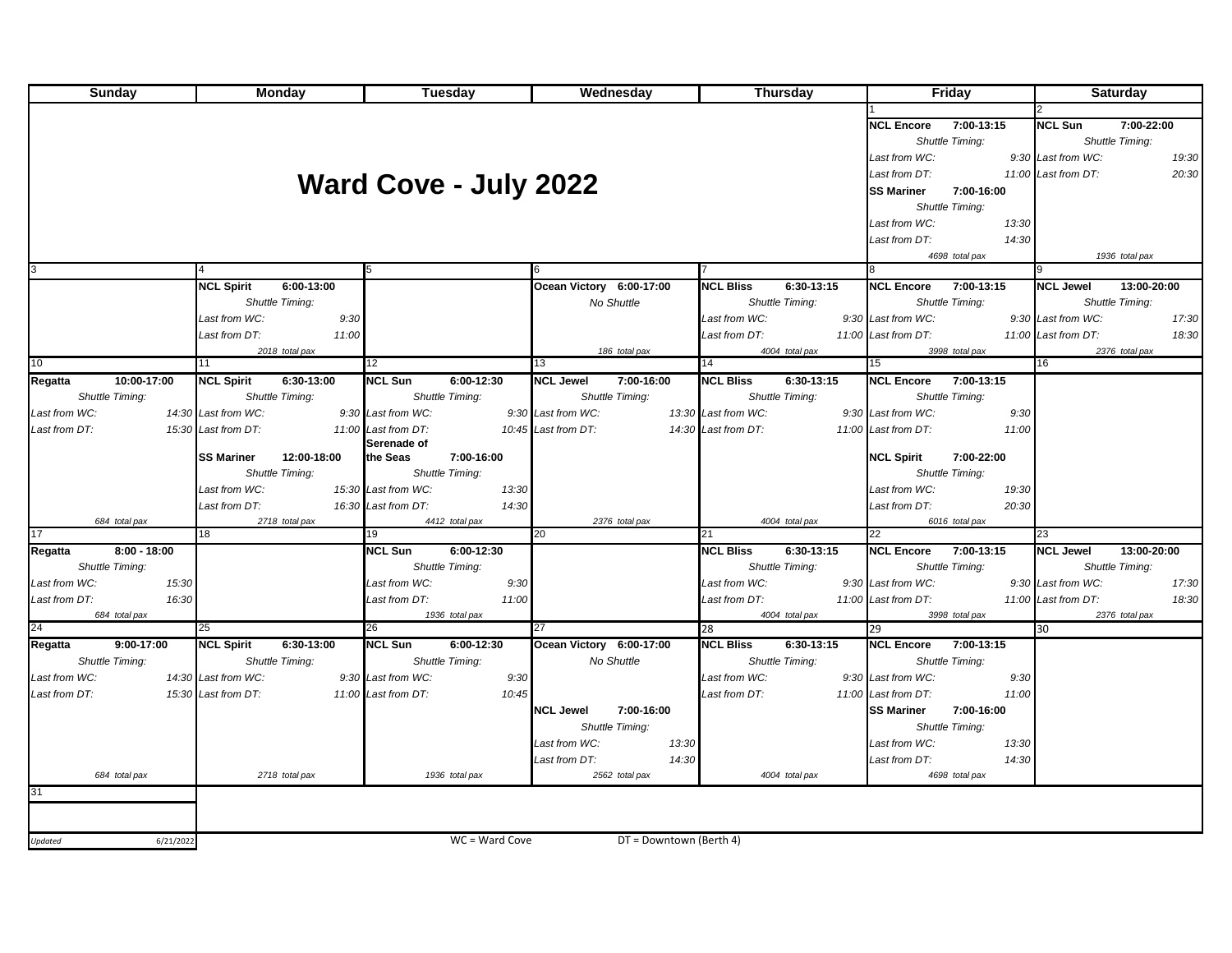| Sunday                    | Monday                                             | Tuesday                      | Wednesday                       | Thursday                                          | Friday                                             | <b>Saturday</b>                 |
|---------------------------|----------------------------------------------------|------------------------------|---------------------------------|---------------------------------------------------|----------------------------------------------------|---------------------------------|
|                           |                                                    |                              |                                 |                                                   |                                                    |                                 |
|                           |                                                    | Ocean Victory 6:30-17:00     | 6:30-13:00<br><b>NCL Spirit</b> | <b>NCL Bliss</b><br>6:30-13:15                    | 7:00-13:15<br><b>NCL Encore</b>                    | 13:00-20:00<br><b>NCL Jewel</b> |
|                           |                                                    | No Shuttle                   | Shuttle Timing:                 | Shuttle Timing:                                   | Shuttle Timing:                                    | Shuttle Timing:                 |
|                           |                                                    |                              | Last from WC:                   | 9:30 Last from WC:                                | 9:30 Last from WC:                                 | 9:30 Last from WC:<br>17:30     |
|                           |                                                    |                              | Last from DT:                   | 11:00 Last from DT:                               | 11:00 Last from DT:                                | 11:00 Last from DT:<br>18:30    |
|                           |                                                    | <b>NCL Sun</b><br>6:00-12:30 | 10:00-17:00<br>Regatta          |                                                   |                                                    |                                 |
|                           |                                                    | Shuttle Timing:              | Shuttle Timing:                 |                                                   |                                                    |                                 |
|                           |                                                    | Last from WC:                | 9:30 Last from WC:<br>14:30     |                                                   |                                                    |                                 |
|                           |                                                    | Last from DT:                | 15:30<br>10:45 Last from DT:    |                                                   |                                                    |                                 |
|                           |                                                    | 2122 total pax               | 2702 total pax                  | 4004 total pax                                    | 3998 total pax                                     | 2376 total pax                  |
|                           |                                                    |                              | 10                              |                                                   | 12                                                 | 13                              |
|                           | 12:00-19:00<br><b>SS Mariner</b>                   | <b>NCL Sun</b><br>6:00-12:30 | <b>NCL Jewel</b><br>7:00-16:00  | <b>NCL Bliss</b><br>6:30-13:15                    | <b>NCL Encore</b><br>7:00-13:15                    | <b>NCL Spirit</b><br>6:30-13:00 |
|                           | Shuttle Timing:                                    | Shuttle Timing:              | Shuttle Timing:                 | Shuttle Timing:                                   | Shuttle Timing:                                    | Shuttle Timing:                 |
|                           | Last from WC:                                      | 16:30 Last from WC:          | 9:30 Last from WC:              | 13:30 Last from WC:                               | 9:30 Last from WC:                                 | 9:30 Last from WC:<br>9:30      |
|                           | Last from DT:                                      | 17:30 Last from DT:          | 10:45 Last from DT:             | 14:30 Last from DT:                               | 11:00 Last from DT:                                | 11:00 Last from DT:<br>11:00    |
|                           |                                                    | Serenade of                  |                                 |                                                   |                                                    |                                 |
|                           |                                                    | the Seas<br>7:00-16:00       | 9:30-17:00<br>Regatta           |                                                   |                                                    |                                 |
|                           |                                                    | Shuttle Timing:              | Shuttle Timing:                 |                                                   |                                                    |                                 |
|                           |                                                    | Last from WC:                | 13:30 Last from WC:<br>14:30    |                                                   |                                                    |                                 |
|                           |                                                    | Last from DT:                | 14:30 Last from DT:<br>15:30    |                                                   |                                                    |                                 |
|                           | 700 total pax                                      | 4412 total pax               | 3060 total pax                  | 4004 total pax                                    | 4698 total pax                                     | 2018 total pax                  |
| 14                        | 15                                                 | 16                           |                                 | 18                                                | 19                                                 | 20                              |
| Ovation of the 7:00-16:00 |                                                    | <b>NCL Sun</b><br>6:00-12:30 | Ocean Victory 6:00-17:00        | <b>NCL Bliss</b><br>6:30-13:15                    | <b>NCL Encore</b><br>7:00-13:15                    | <b>NCL Sun</b><br>7:00-22:00    |
| <b>Seas</b>               |                                                    |                              |                                 |                                                   |                                                    |                                 |
| Shuttle Timing:           |                                                    | <b>Shuttle Timing:</b>       | No Shuttle                      | Shuttle Timing:                                   | Shuttle Timing:                                    | Shuttle Timing:                 |
| 13:30<br>Last from WC:    |                                                    | Last from WC:<br>9:30        |                                 | Last from WC:                                     | 9:30 Last from WC:                                 | 9:30 Last from WC:<br>19:30     |
| 14:30<br>Last from DT:    |                                                    | Last from DT:<br>10:45       |                                 | Last from DT:                                     | 11:00 Last from DT:                                | 11:00 Last from DT:<br>20:30    |
|                           |                                                    |                              |                                 |                                                   |                                                    | <b>NCL Jewel</b><br>13:00-20:00 |
|                           |                                                    |                              |                                 |                                                   |                                                    | Shuttle Timing:                 |
|                           |                                                    |                              |                                 |                                                   |                                                    | Last from WC:<br>17:30          |
|                           |                                                    |                              |                                 |                                                   |                                                    | Last from DT:<br>18:30          |
| 4905 total pax<br>21      |                                                    | 1936 total pax               | 186<br>total pax<br>24          | 4004 total pax                                    | 3998 total pax                                     | 4312 total pax<br>27            |
|                           | 22                                                 | 23                           |                                 | 25                                                | 26                                                 |                                 |
|                           | 6:30-13:00<br><b>NCL Spirit</b><br>Shuttle Timing: | Ocean Victory 6:30-17:00     | <b>NCL Jewel</b><br>7:00-16:00  | <b>NCL Bliss</b><br>6:30-13:15<br>Shuttle Timing: | <b>NCL Encore</b><br>7:00-13:15<br>Shuttle Timing: |                                 |
|                           | Last from WC:                                      | No Shuttle                   | Shuttle Timing:                 | 13:30 Last from WC:                               | 9:30 Last from WC:                                 |                                 |
|                           | 9:30                                               |                              | Last from WC:                   |                                                   | 9:30<br>11:00                                      |                                 |
|                           | Last from DT:<br>11:00                             |                              | Last from DT:                   | 14:30 Last from DT:                               | 11:00 Last from DT:                                |                                 |
|                           | <b>SS Mariner</b><br>12:00-19:00                   |                              |                                 |                                                   | <b>SS Mariner</b><br>7:00-16:00                    |                                 |
|                           | <b>Shuttle Timing:</b>                             |                              |                                 |                                                   | Shuttle Timing:                                    |                                 |
|                           | Last from WC:<br>16:30                             |                              |                                 |                                                   | Last from WC:<br>13:30                             |                                 |
|                           | Last from DT:<br>17:30                             |                              |                                 |                                                   | 14:30<br>Last from DT:                             |                                 |
|                           | 2718 total pax                                     | 186 total pax                | 2376 total pax                  | 4004 total pax                                    | 4698 total pax                                     |                                 |
| 28                        | 29                                                 | 30                           | 31                              |                                                   |                                                    |                                 |
|                           | Regatta<br>8:00-16:00                              | <b>NCL Sun</b><br>6:00-12:30 | <b>NCL Spirit</b><br>6:30-13:00 |                                                   | <b>Ward Cove Dock</b>                              |                                 |
|                           | Shuttle Timing:                                    | Shuttle Timing:              | Shuttle Timing:                 |                                                   |                                                    |                                 |
|                           | Last from WC:                                      | 13:30 Last from WC:          | 9:30 Last from WC:<br>9:30      |                                                   | <b>August 2022</b>                                 |                                 |
|                           | Last from DT:                                      | 14:30 Last from DT:          | 11:00<br>10:45 Last from DT:    |                                                   |                                                    |                                 |
|                           | 684 total pax                                      | 1936 total pax               | 2018 total pax                  |                                                   |                                                    |                                 |
| Updated<br>6/21/2022      |                                                    | WC = Ward Cove               | DT = Downtown (Berth 4)         |                                                   |                                                    |                                 |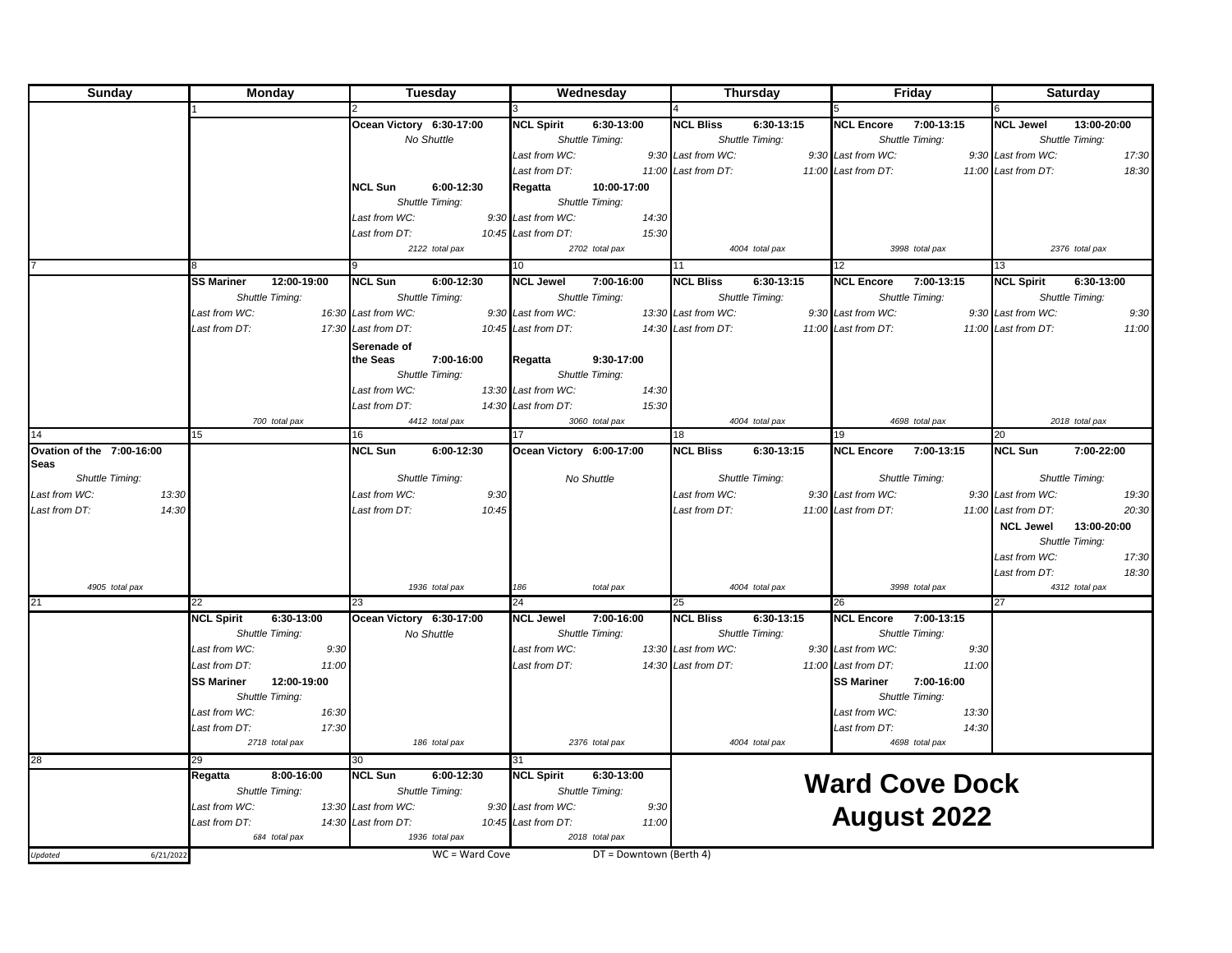| Sunday               | Monday                            | Tuesday                      | Wednesday                                 | Thursday                        | Friday                                    | Saturday                        |
|----------------------|-----------------------------------|------------------------------|-------------------------------------------|---------------------------------|-------------------------------------------|---------------------------------|
|                      |                                   |                              |                                           |                                 |                                           |                                 |
|                      |                                   |                              |                                           | <b>NCL Bliss</b><br>6:30-13:15  | <b>NCL Encore</b><br>7:00-13:15           | <b>NCL Sun NCL 7:00-22:00</b>   |
|                      |                                   |                              |                                           | Shuttle Timing:                 | Shuttle Timing:                           | Shuttle Timing:                 |
|                      |                                   |                              |                                           | Last from WC:                   | 9:30 Last from WC:                        | 9:30 Last from WC:<br>19:30     |
|                      | <b>Ward Cove - September 2022</b> |                              |                                           | Last from DT:                   | 11:00 Last from DT:                       | 20:30<br>11:00 Last from DT:    |
|                      |                                   |                              |                                           |                                 |                                           | Jewel<br>13:00-20:00            |
|                      |                                   |                              |                                           |                                 |                                           | Shuttle Timing:                 |
|                      |                                   |                              |                                           |                                 |                                           | Last from WC:<br>17:30          |
|                      |                                   |                              |                                           |                                 |                                           | 18:30<br>Last from DT:          |
|                      |                                   |                              |                                           | 4004 total pax                  | 3998 total pax                            | 4312 total pax<br>10            |
|                      | <b>SS Mariner</b><br>12:00-19:00  |                              | Ocean Victory 6:00-17:00                  | <b>NCL Bliss</b><br>6:30-13:15  | <b>NCL Encore</b><br>$7:00 - 13:15$       | <b>NCL Spirit</b><br>6:30-13:00 |
|                      | <b>Shuttle Timing:</b>            |                              | No Shuttle                                | Shuttle Timing:                 | Shuttle Timing:                           | Shuttle Timing:                 |
|                      | Last from WC:<br>16:30            |                              |                                           | Last from WC:                   | 9:30 Last from WC:                        | 9:30 Last from WC:<br>9:30      |
|                      | 17:30<br>Last from DT:            |                              |                                           | Last from DT:                   | 11:00 Last from DT:                       | 11:00<br>11:00 Last from DT:    |
|                      |                                   |                              | <b>NCL Jewel</b><br>7:00-16:00            |                                 | 7:00-16:00                                |                                 |
|                      |                                   |                              |                                           |                                 | <b>SS Mariner</b>                         |                                 |
|                      |                                   |                              | Shuttle Timing:<br>Last from WC:<br>13:30 |                                 | Shuttle Timing:<br>Last from WC:<br>13:30 |                                 |
|                      |                                   |                              | Last from DT:<br>14:30                    |                                 | Last from DT:<br>14:30                    |                                 |
|                      | 700 total pax                     |                              | 2562 total pax                            | 4004 total pax                  | 4698 total pax                            | 2018 total pax                  |
| 11                   | 12                                | 13                           | 14                                        | 15                              | 16                                        | 17                              |
|                      |                                   | Ocean Victory 6:30-17:00     |                                           | <b>NCL Bliss</b><br>6:30-13:15  | <b>NCL Encore</b><br>7:00-13:15           | <b>NCL Jewel</b><br>13:00-20:00 |
|                      |                                   | No Shuttle                   |                                           | Shuttle Timing:                 | Shuttle Timing:                           | Shuttle Timing:                 |
|                      |                                   | <b>NCL Sun</b><br>6:00-12:30 |                                           | Last from WC:                   | 9:30 Last from WC:                        | 9:30 Last from WC:<br>17:30     |
|                      |                                   | Shuttle Timing:              |                                           | Last from DT:                   | 11:00 Last from DT:                       | 18:30<br>11:00 Last from DT:    |
|                      |                                   | Last from WC:<br>9:30        |                                           |                                 |                                           |                                 |
|                      |                                   | Last from DT:<br>10:45       |                                           |                                 |                                           |                                 |
|                      |                                   | 2122 total pax               |                                           | 4004 total pax                  | 3998 total pax                            | 2376 total pax                  |
| 18                   | 19                                | 20                           | 21                                        | 22                              | 23                                        | 24                              |
|                      | <b>NCL Spirit</b><br>6:30-13:00   | <b>NCL Sun</b><br>6:00-12:30 | <b>NCL Jewel</b><br>7:00-16:00            | <b>NCL Bliss</b><br>6:30-13:15  | <b>NCL Encore</b><br>7:00-13:15           |                                 |
|                      | Shuttle Timing:                   | Shuttle Timing:              | Shuttle Timing:                           | Shuttle Timing:                 | Shuttle Timing:                           |                                 |
|                      | Last from WC:                     | 9:30 Last from WC:           | 9:30 Last from WC:                        | 13:30 Last from WC:             | 9:30 Last from WC:<br>9:30                |                                 |
|                      | Last from DT:                     | 11:00 Last from DT:          | 10:45 Last from DT:                       | 14:30 Last from DT:             | 11:00 Last from DT:<br>11:00              |                                 |
|                      | <b>SS Mariner</b><br>12:00-19:00  |                              |                                           |                                 | <b>SS Mariner</b><br>7:00-17:00           |                                 |
|                      | Shuttle Timing:                   |                              |                                           |                                 | Shuttle Timing:                           |                                 |
|                      | Last from WC:<br>16:30            |                              |                                           |                                 | Last from WC:<br>14:30                    |                                 |
|                      | Last from DT:<br>17:30            |                              |                                           |                                 | 15:30<br>Last from DT:                    |                                 |
|                      | 2718 total pax                    | 1936 total pax               | 2376 total pax                            | 4004 total pax                  | 4698 total pax                            |                                 |
| 25                   | 26                                | 27                           | 28                                        | 29                              | 30                                        |                                 |
|                      | Ocean Victory 6:00-17:00          | <b>NCL Sun</b><br>6:00-12:30 |                                           | <b>NCL Spirit</b><br>6:30-13:00 | <b>NCL Encore</b><br>7:00-13:15           |                                 |
|                      | No Shuttle                        | Shuttle Timing:              |                                           | Shuttle Timing:                 | Shuttle Timing:                           |                                 |
|                      |                                   | 9:30<br>Last from WC:        |                                           | Last from WC:                   | 9:30<br>9:30 Last from WC:                |                                 |
|                      |                                   | 10:45<br>Last from DT:       |                                           | Last from DT:                   | 11:00 Last from DT:<br>11:00              |                                 |
|                      |                                   |                              |                                           | <b>NCL Bliss</b><br>7:00-13:15  |                                           |                                 |
|                      |                                   |                              |                                           | Shuttle Timing:                 |                                           |                                 |
|                      |                                   |                              |                                           | Last from WC:<br>9:30           |                                           |                                 |
|                      |                                   |                              |                                           | Last from DT:<br>11:00          |                                           |                                 |
|                      | 186 total pax                     | 1936 total pax               |                                           | 6022 total pax                  | 3998 total pax                            |                                 |
| 6/21/2022<br>Updated |                                   | WC = Ward Cove               | DT = Downtown (Berth 4)                   |                                 |                                           |                                 |